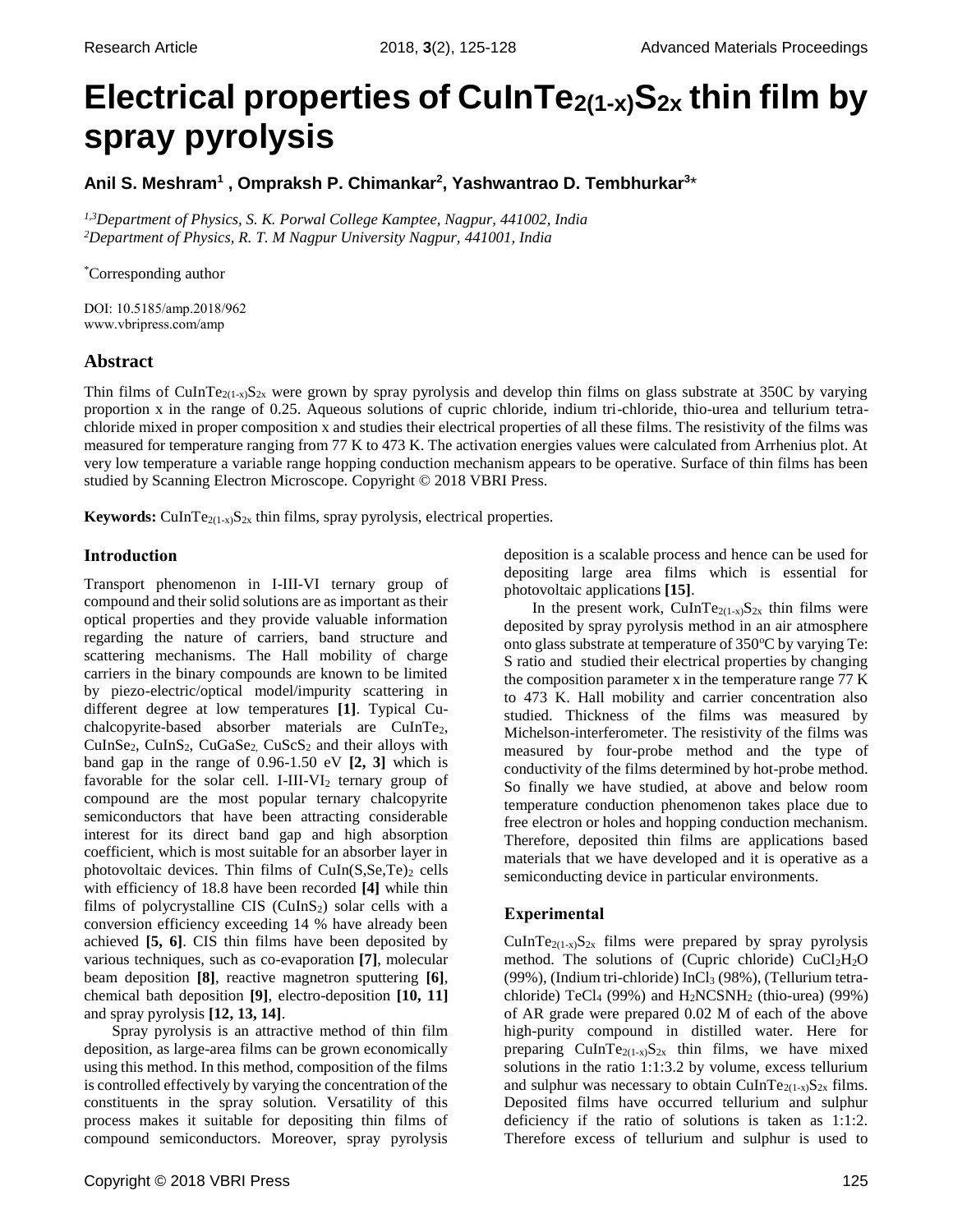remove this deficiency **[16, 17]**. The solution was sprayed onto heated glass substrate using air as a carrier gas. The spraying rate was maintained 3.5 ml/min. The temperature of the substrate was maintained at  $350^{\circ}$ C which was measured by pre-calibrated copper-constantan thermocouple. The distance between the sprayer nozzle and substrate was maintained was 30 cm. The spraying was done in air at 12 kg/cm<sup>2</sup>. The glass sprayer moved to and fro to avoid the formation of droplets on hot substrate and to ensure instant evaporation **[2, 3, 12-14]**.

The micro-structural properties were examined by means of scanning electron microscopy, thickness of thin films measure by Michelson interferometer. Electrical conductivity, Hall mobility and carrier concentration also studied. The resistivity of the films was calculated by fourprobe method and by hot probe techniques, type of charge carrier (polarity) measured.

### **Results and discussion**

The electrical resistivity of the films was measured by fourprobe technique in the range 77 K to 473 K. All the films were found to be p-type which was tested by Hot-probe method. No changes in the type of conductivity were observed when the substrate temperature was changed. Actually the resistivity is determined for two different ranges of temperature ranges (a) from 300K to 473 K and (b) from 77K (liquid nitrogen temperature) to 273 K. The resistivity for range (a) is measured at atmospheric pressure. The resistivity for range (b) is measured at 10-2 Torr pressure, for which four-probe arrangement together with the sample film was enclosed in a specially prepared stainless steel container, which was immersed in a liquid nitrogen bath.

Fig. 1 shows the Arrhenius plot of conductivity vs inverse temperature of as deposited CuInTe $_{0.5}S_{1.5}$  thin films. Conductivity  $(\sigma)$  obeys the formula,



Fig. 1: Electrical conductivity of CuInTe<sub>0.5</sub>S<sub>1.5</sub> thin film by Arrhenius plot.

**Table 1.** Activation energy for different composition(x) at particular temperature range of CuInTe<sub>2(1-x)</sub>S<sub>2x</sub> thin films.

| <b>Composition</b><br>(X) | <b>Films</b>                           | Activation energy (meV) at<br>different temperature |              |             |
|---------------------------|----------------------------------------|-----------------------------------------------------|--------------|-------------|
|                           |                                        | 300-473<br>K                                        | 160-250<br>К | 90-125<br>К |
| $x = 0$                   | CuInTe <sub>2</sub>                    | 60                                                  | 24           | 3           |
| $x = 0.25$                | CuInTe <sub>1.5</sub> S <sub>0.5</sub> | 52                                                  | 18           |             |
| $x = 0.5$                 | CuInTe1.0S1.0                          | 61                                                  | 19           |             |
| $x = 0.75$                | CuInTe <sub>0.5</sub> S <sub>1.5</sub> | 100                                                 | 56           | 5           |
| $x = 1.0$                 | CuInS <sub>2</sub>                     | 180                                                 | 70           |             |

It means that the conduction is due to thermal excitation of holes or electron **[18]**. The Arrhenius plot shows that the atoms are arranged in more regular form **[19]**. Three distinct regions of conductivity are seen. Activation energies calculated for these three regions are 100, 56 and 5 meV for the temperature ranges 300 K-473 K, 160 K-250 K and 90K-125 K respectively. The activation energies were calculated for all composition and tabulated in (**Table 1**).

At low temperatures, where the conduction in the impurity band is due to the thermally activated hopping between localized states, the theoretical model proposed by Cutler and Mott [20] successfully explains the mobility data. The electrical conduction, as mentioned earlier, is mainly by nearest neighbor hopping mechanism in the impurity band (ln  $\sigma \alpha$  1/T); the electron and hole mobility is analyzed by considering the thermally activated hopping of the charge carriers between localized states in such a band. So, at very low temperature range i.e 90 K to 125 K the activation energy in the range 3 to 7 meV. This is very low activation energy appears to be due to nearest neighbor hopping mechanism in the impurity band. Dawar et al **[21]** also observed hopping conduction below 200 K. Similar mechanism can also present in  $CuInSe<sub>2</sub>$  and  $CuInS<sub>2</sub>$ polycrystalline thin film **[2, 3]**. **Fig. 2** shows that the plot of ln  $(σT<sup>1/2</sup>)$  vs T<sup>-1/4</sup> for the temperature 90 K-125K for  $CuInTe<sub>0.5</sub>S<sub>1.5</sub>$  thin films is linear, which indicates the presence of hopping conduction. Similar result with  $E_a = 3$ meV for flash evaporated CuInSe<sub>2</sub> thin films have been reported by Sridevi and Reddy **[22]**.



**Fig. 2**: Plot the graph  $\ln (\sigma T^{1/2})$  vs T-1/4 of CuInTe<sub>0.5</sub>S<sub>1.5</sub> thin film.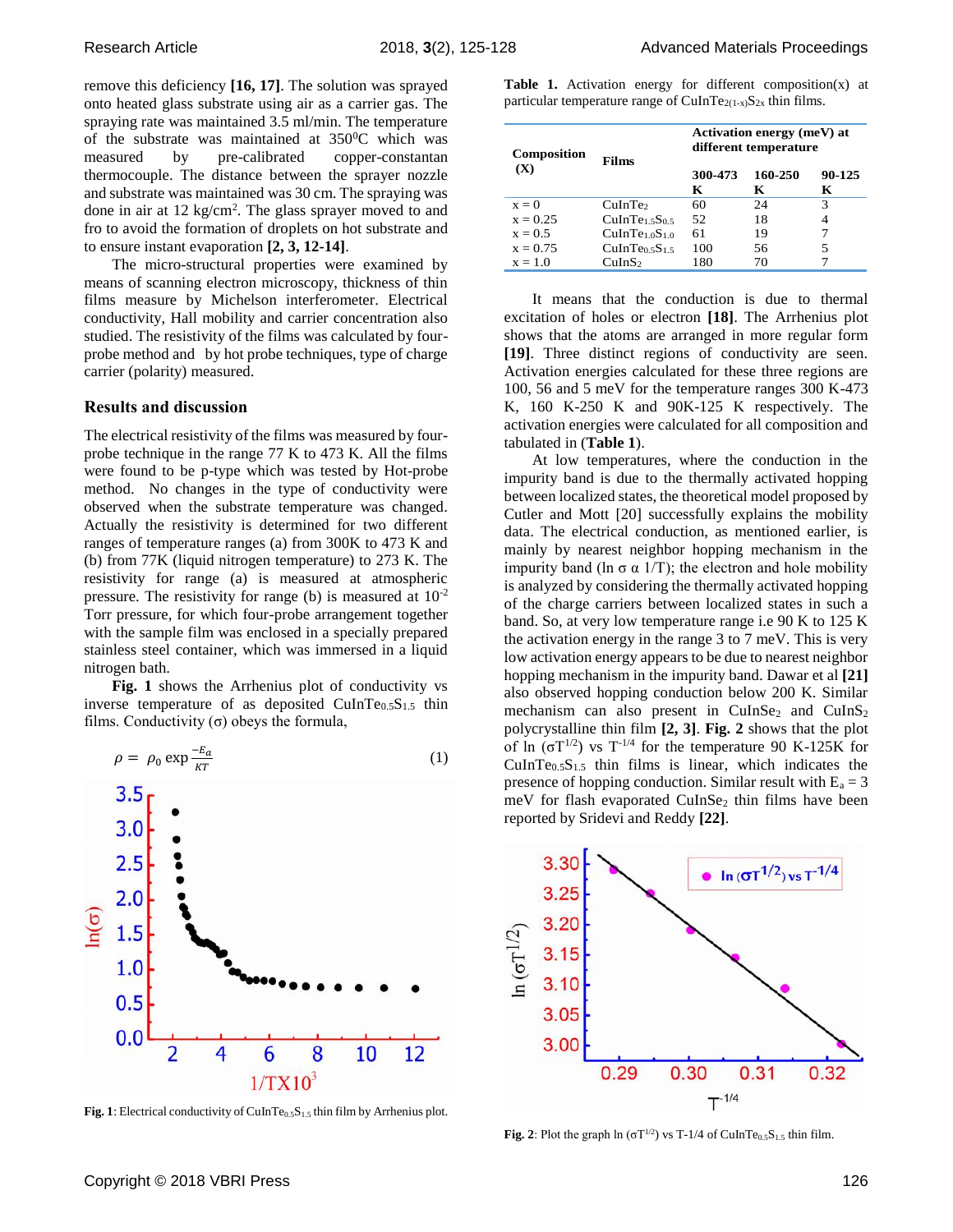Hall mobility of CuInTe<sub>2(1-X)</sub>S<sub>2x</sub> thin films for the different composition x at room temperature measured by van der Pauw-Hall technique. Hall mobility is related to the Hall coefficient and it is expressed as,

$$
\mu = \frac{R_H}{\rho} \tag{2}
$$

Carrier Concentration is given by the relation,

$$
p = \frac{1}{|\rho R_H|} \tag{3}
$$

where,  $R<sub>H</sub>$ - Hall coefficient,  $\rho$ -resistivity

Carrier concentration, Hall mobility is calculated using above relation (1, 2) and these results were listed in (**Table 2**). From this table, which is agreed well with the reported results by other worker [21-23] for CuInSe<sub>2</sub>, CuInS<sub>2</sub>, CuInTe<sub>2(1-x)</sub>Se<sub>2x</sub>, and CuInSTe thin films used by different preparation techniques.

Scanning electron microscopy is a convenient method to study the surface morphology of thin films. Surface morphology of material plays an important role in solar energy conversion efficiency of the device. The SEM micrographs of as-deposited CuInS<sub>2(1-x)</sub>Te<sub>2x</sub> thin film on glass substrate at X10,000 and X15,000 magnification for  $CuInS<sub>0.5</sub>Te<sub>1.5</sub>$  thin film is shown in **Fig. 2**. The CuIn $S_{0.5}Te_{1.5}$  thin film has dense, homogeneous and porous growth morphology. The nanosized grains are uniformly distributed throughout the surface. The grains are quite small with equal size and shape, also their boundaries are well defined, and hence it was easy to calculate the exact average value of grain size from SEM image.

**Table 2.** Electrical parameters of the CuInTe<sub>2(1-x)</sub>S<sub>2x</sub> thin films.

| Ratio of<br>x | Composition<br>of films                | <b>Carrier</b><br><b>Type</b> | Hall<br><b>Mobility</b><br>$(\mu H)$ cm <sup>2</sup> /Vs | Carrier<br><b>Concentration</b><br>$(p)$ cm <sup>-3</sup> |
|---------------|----------------------------------------|-------------------------------|----------------------------------------------------------|-----------------------------------------------------------|
| $x = 0$       | CuInTe <sub>2</sub>                    | p                             | 1.57                                                     | $0.66 \times 10^{19}$                                     |
| $x = 0.25$    | CulnTe1.5S0.5                          | p                             | 1.78                                                     | $0.95 \times 10^{19}$                                     |
| $x = 0.5$     | CulnTe1.0S1.0                          | p                             | 2.12                                                     | $1.21 \times 10^{19}$                                     |
| $x = 0.75$    | CuInTe <sub>0.5</sub> S <sub>1.5</sub> | p                             | 2.68                                                     | $1.74 \times 10^{19}$                                     |
| $x = 1.0$     | CuInS <sub>2</sub>                     | D                             | 6.15                                                     | $2.33 \times 10^{19}$                                     |

## **Conclusion**

In summary,  $CuInS<sub>2(1-x)</sub>Te<sub>2x</sub>$  thin films grown by spray pyrolysis have the same Cu:In atomic ratio as that of the solution and the atomic ratio of Cu:InTe:S in the solution should be 1:1:3.2 to obtain near stoichiometric composition. The dominant intrinsic defects may be due to Sulphur or Tellurium interstitials, acceptor- like levels, 180 meV to 60 meV above valance band and copper vacancies acceptor-like levels, 24 to 70 meV above the valance band. At very low temperature a variable range hopping conduction mechanism appears to be operative. Morphological characterized of CuIn $S_{2(1-x)}Te_{2x}$  film for all composition carried out by Scanning Electron Microscope (SEM). SEM pictures (**Fig. 3**) of CuIn $S_{0.5}Te_{1.5}$  thin film shows that the particles having spherical or elliptical and uniform deposition onto the substrate. The average grain size was observed to be 268 nm. This observation reveals the films to be microcrystalline in nature.



Fig. 3: SEM micrograph of  $CuInTe<sub>0.5</sub>S<sub>1.5</sub>$  thin film.

#### **Acknowledgements**

One of the author would like to express his thanks to University Grants Commission, New Delhi for award of Major Research Project and indepted to Secretory, S. K. Porwal Shikshan Sanstha, Kamptee and Principal, S. K. Porwal College Kamptee, for providing Research facilities. Major Research Project File No. UGC F. No. 42-808/2013 (SR).

#### **Author's contributions**

For this article Anil S. Meshram (Research Student) doing work in lab under the guidance of both this author's named as Dr. Y. D. Tembhurakar, Department of physics, S. K. Porwal College Kamptee (India) and Dr. O. P. Chimankar, Department of Physics, R. T. M. Nagpur University, Nagpur (India). Here for the completion of this financial support of University Grant Commission, New Delhi has awarding MRP Project and Anil S. Meshram doing work as Research Fellow. Major Research Project File No. UGC F. No. 42-808/2013(SR).

#### **References**

- 1. Devlin, S.; Aven, M.; Prenner, J. (Eds.); Physics and chemistry of II-VI compounds; Interscience (Wiley): USA, **1967**. **DOI:** 10.1126/science.159.3811.185
- 2. Tembhurkar, Y.; Hirde, J.; *Thin Solid Films*, **1992**, *215*, 65. **DOI:** [10.1016/0040-6090\(92\)90702-d](https://dx.doi.org/10.1016/0040-6090(92)90702-d)
- 3. Scanlon, D.; Watson, G.; *App. Phys. Lett*., **2010**, *97*, 131904.